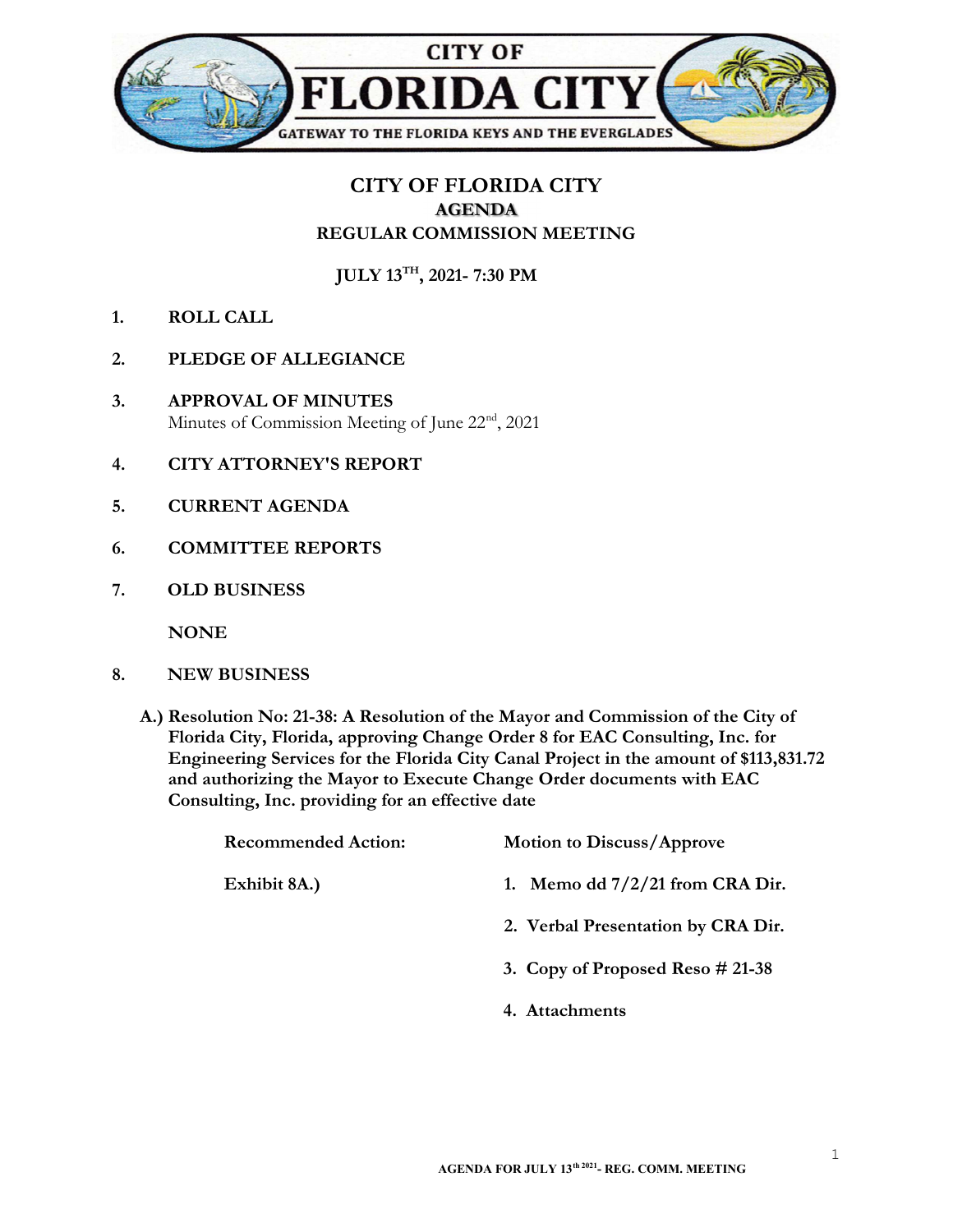B.) First Reading: Ordinance No: 21-03: An Ordinance of the City Commission of the City of Florida City, Florida, approving a Comprehensive Development Master Plan Small-Scale Land Use Amendment from the Commercial Use Category to the Low-Medium Density Residential Use Category for the 6-Acre property Located approximately 245 Feet North of West Palm Drive and 1,320 Feet West of Redland Road; Providing for Implementation; and Providing for an effective date Applicant: Brickless Developer Group Corp –Javier Vasquez Public Hearing No: 21-05

| <b>Recommended Action:</b> | <b>Motion to Discuss/Approve</b>                          |
|----------------------------|-----------------------------------------------------------|
| Exhibit 8B.)               | Memo from Comm. Dev. Dir dd<br>$\mathbf{1}$ .<br>07/09/21 |
|                            | 2. Verbal Presentation by City Planner                    |
|                            | 3. Copy of Proposed Ord #21-03                            |
|                            | 4. Attachment                                             |

C.) First Reading: Ordinance No: 21-04: An Ordinance of the City Commission of the City of Florida City, Florida, approving a Zoning District Boundary Change from the RM-15 Residential Multi-Family District (City) and EU-M District (County) to the Planned Unit Development District (City) for the 95-Acre property located North of West Palm Drive Between Redland Road and Tower Road; providing for Implementation; and Providing for an effective date – Applicant: Brickless Developer Group Corp- Javier Vasquez – Public Hearing No: 21-06

| <b>Recommended Action:</b> | <b>Motion to Discuss/Approve</b>              |
|----------------------------|-----------------------------------------------|
| Exhibit 8C.)               | Memo from Comm. Dev. Dir dd<br>1.<br>07/09/21 |
|                            | 2. Verbal Presentation by City Planner        |
|                            | 3. Copy of Proposed Ord #21-04                |
|                            | 4. Attachment                                 |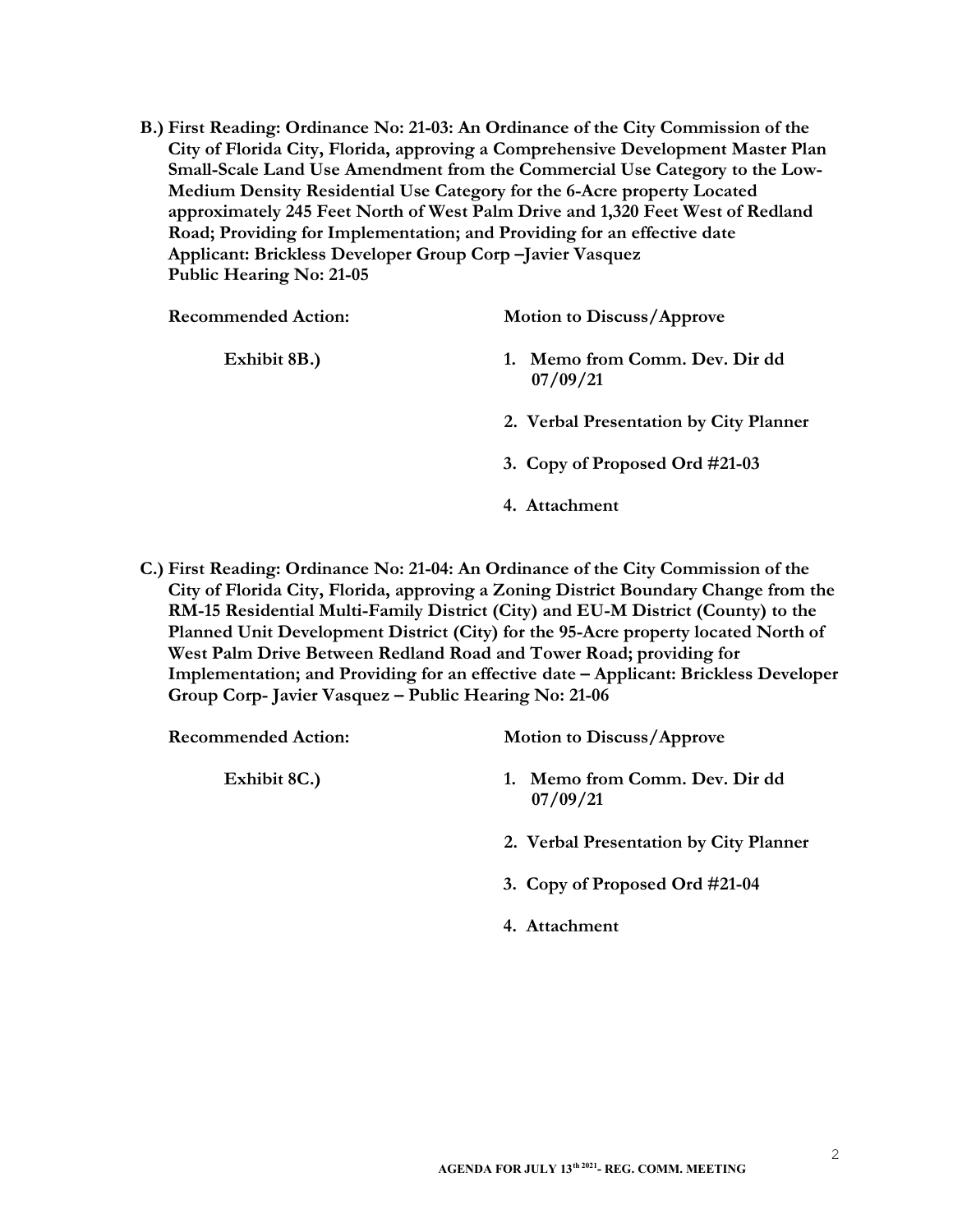D.)First Reading: Ordinance No: 21-05: An Ordinance of the City Commission of the City of Florida City, Florida, approving a Zoning District Boundary Change from the RS-3 Residential Single Family District to the RD-1 Residential Duplex District for the 0.33 Acre property located at 951 NW 12<sup>th</sup> Street; providing for Implementation; and providing for an effective date – Applicant: Florida City Affordable Housing Dev. Corp- Public Hearing No: 21-03

| <b>Recommended Action:</b> | <b>Motion to Discuss/Approve</b>        |
|----------------------------|-----------------------------------------|
| Exhibit 8D.)               | Memo from Comm. Dev. Dir dd<br>07/09/21 |
|                            | 2. Verbal Presentation by City Planner  |
|                            | 3. Copy of Proposed Ord #21-05          |
|                            | 4. Attachment                           |

E.) First Reading: Ordinance No: 21-06: An Ordinance of the City Commission of the City of Florida City, Florida, approving a Zoning District Boundary Change from the RS-3 residential Single Family District to the RD-1 Residential Duplex District for the 0.33-Acre property located at 971 NW 12<sup>th</sup> Street, Providing for Implementation and Providing for an effective date- Applicant: Florida City Affordable Housing Dev. Corp- Public Hearing No: 21-04

| <b>Recommended Action:</b> | <b>Motion to Discuss/Approve</b>        |
|----------------------------|-----------------------------------------|
| Exhibit 8E.)               | Memo from Comm. Dev. Dir dd<br>07/09/21 |
|                            | 2. Verbal Presentation by City Planner  |
|                            | 3. Copy of Proposed Ord #21-06          |
|                            | 4. Attachment                           |